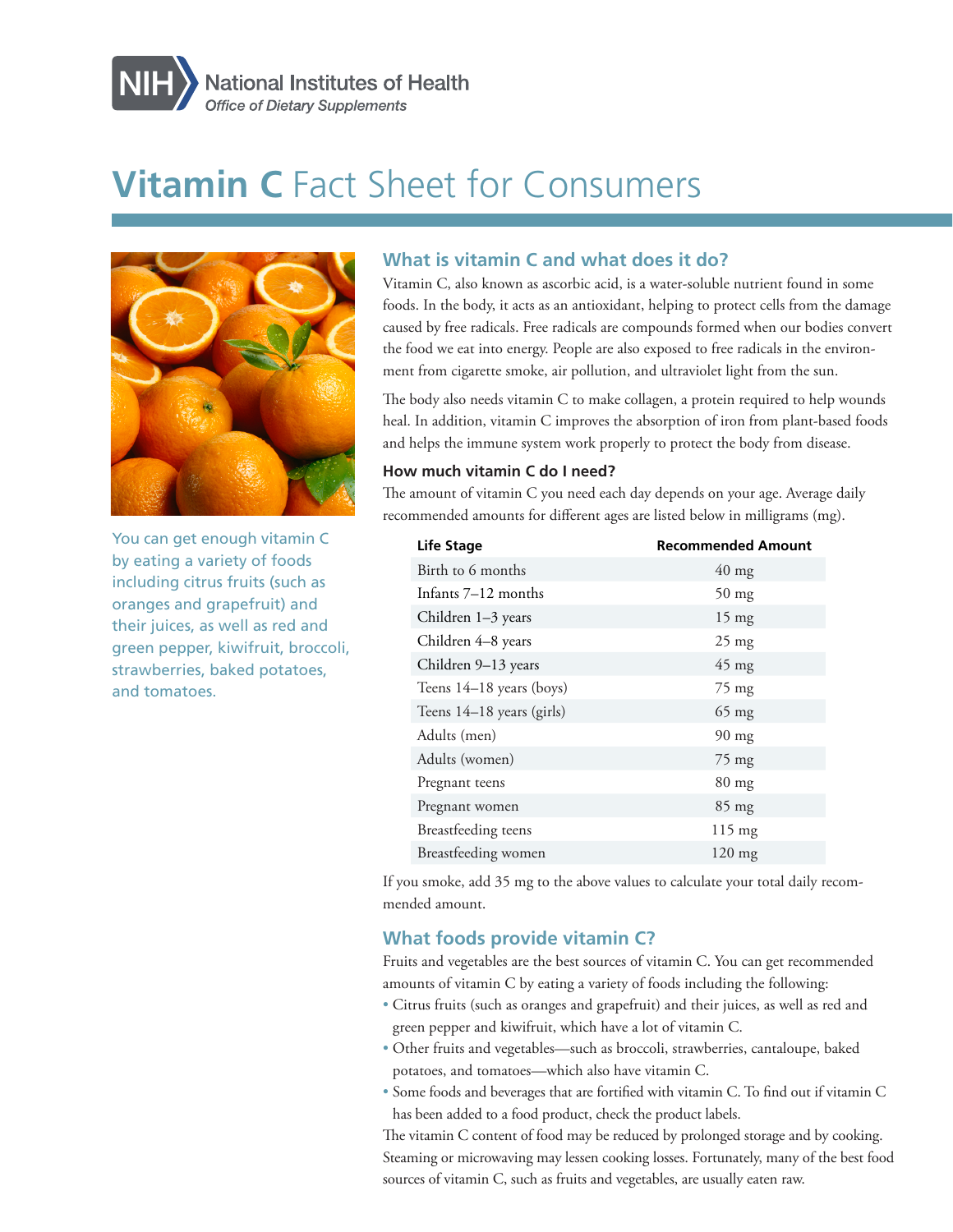## **What kinds of vitamin C dietary supplements are available?**

Most multivitamins have vitamin C. Vitamin C is also available alone as a dietary supplement or in combination with other nutrients. The vitamin C in dietary supplements is usually in the form of ascorbic acid, but some supplements have other forms, such as sodium ascorbate, calcium ascorbate, other mineral ascorbates, and ascorbic acid with bioflavonoids. Research has not shown that any form of vitamin C is better than the other forms.

## **Am I getting enough vitamin C?**

Most people in the United States get enough vitamin C from foods and beverages. However, certain groups of people are more likely than others to have trouble getting enough vitamin C:

- People who smoke and those who are exposed to secondhand smoke, in part because smoke increases the amount of vitamin C that the body needs to repair damage caused by free radicals. People who smoke need 35 mg more vitamin C per day than nonsmokers.
- Infants who are fed evaporated or boiled cow's milk, because cow's milk has very little vitamin C and heat can destroy vitamin C. Cow's milk is not recommended for infants under 1 year of age. Breast milk and infant formula have adequate amounts of vitamin C.
- People who eat a very limited variety of food.
- People with certain medical conditions such as severe malabsorption, some types of cancer, and kidney disease requiring hemodialysis.

## **What happens if I don't get enough vitamin C?**

Vitamin C deficiency is rare in the United States and Canada. People who get little or no vitamin C (below about 10 mg per day) for many weeks can get scurvy. Scurvy causes fatigue, inflammation of the gums, small red or purple spots on the skin, joint pain, poor wound healing, and corkscrew hairs. Additional signs of scurvy include depression as well as swollen, bleeding gums and loosening or loss of teeth. People with scurvy can also develop anemia. Scurvy is fatal if it is not treated.

## **What are some effects of vitamin C on health?**

Scientists are studying vitamin C to understand how it affects health. Here are several examples of what this research has shown.

#### **Cancer prevention and treatment**

People with high intakes of vitamin C from fruits and vegetables might have a lower risk of getting many types of cancer, such as lung, breast, and colon cancer. However, taking vitamin C supplements, with or without other antioxidants, doesn't seem to protect people from getting cancer.

It is not clear whether taking high doses of vitamin C is helpful as a treatment for cancer. Vitamin C's effects appear to depend on how it is administered to the patient. Oral doses of vitamin C can't raise blood levels of vitamin C nearly as high as intravenous doses given through injections. A few studies in animals and test tubes indicate that very high blood levels of vitamin C might shrink tumors. But more research is needed to determine whether highdose intravenous vitamin C helps treat cancer in people.

Vitamin C dietary supplements and other antioxidants might interact with chemotherapy and radiation therapy for cancer. People being treated for cancer should talk with their oncologist before taking vitamin C or other antioxidant supplements, especially in high doses.

#### **Cardiovascular disease**

People who eat lots of fruits and vegetables seem to have a lower risk of cardiovascular disease. Researchers believe that the antioxidant content of these foods might be partly responsible for this association because oxidative damage is a major cause of cardiovascular disease. However, scientists aren't sure whether vitamin C itself, either from food or supplements, helps protect people from cardiovascular disease. It is also not clear whether vitamin C helps prevent cardiovascular disease from getting worse in people who already have it.

## **Age-related macular degeneration (AMD) and cataracts**

AMD and cataracts are two of the leading causes of vision loss in older people. Researchers do not believe that vitamin C and other antioxidants affect the risk of getting AMD. However, research suggests that vitamin C combined with other nutrients might help slow AMD progression.

In a large study among, older people with AMD who were at high risk for developing advanced AMD, those who took a daily dietary supplement with 500 mg vitamin C, 80 mg zinc, 400 IU vitamin E, 15 mg beta-carotene, and 2 mg copper for about 6 years had a lower chance of developing advanced AMD. They also had less vision loss than those who did not take the dietary supplement. People who have or are developing the disease might want to talk with their doctor about taking dietary supplements.

The relationship between vitamin C and cataract formation is unclear. Some studies show that people who get more vitamin C from foods have a lower risk of getting cataracts. But further research is needed to clarify this association and to determine whether vitamin C supplements affect the risk of getting cataracts.